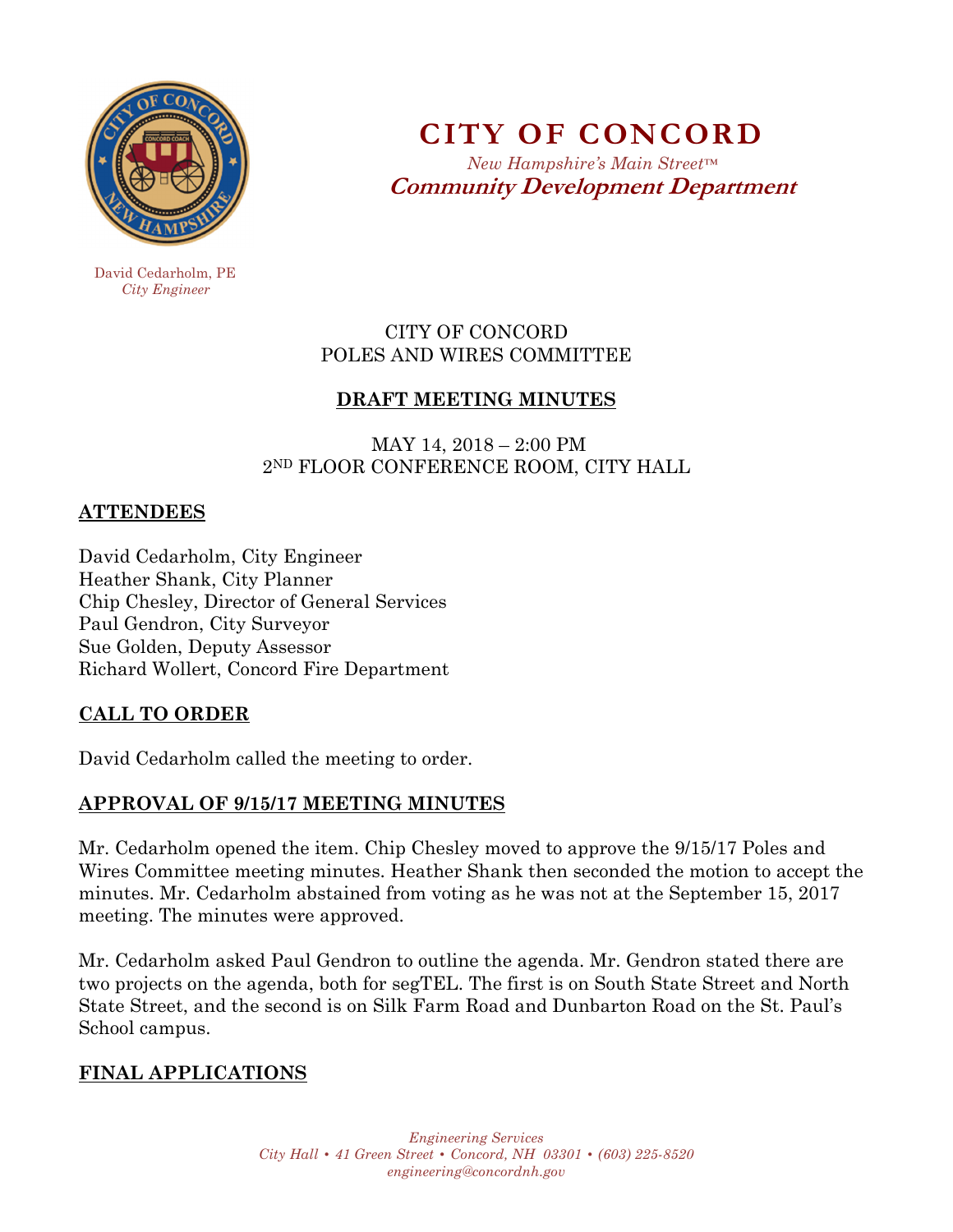Poles and Wires Committee Meeting Minutes May 14, 2018 Page 2 of 4

# 1. segTEL, Inc., d/b/a FirstLight Fiber, Request for Licensure of fiber within a City Right-of-Way.

South State Street and North State Street

Mr. Gendron stated that this application is for fiber starting at existing plant at the corner of South State Street and Fayette Street, and is being installed to service a property at 6 Bicentennial Square and the client is Mason & Rich. The plant will then proceed northerly across Pleasant Street onto North State Street to a utility pole just south of the intersection of North State Street and Warren Street. He showed the committee maps and aerial photos of the area. He pointed out that the last utility pole in the public right-of-way is located near the southwest corner of the building at the intersection of North State and Warren Streets, which is known as 10 North State Street. He reminded the Committee that this building used to be occupied by the business known as French's Toy Shop. Mr. Gendron stated that Rick Wollert had completed his make ready work within the public highway. He also stated that this Committee was asked to expedite its meeting as segTEL wanted to install prior to the regularly scheduled meeting in June. He indicated that this was another example of the City's Poles and Wires Committee being supportive to and working with those doing business in the City.

Mr. Gendron then advised the Committee that segTEL wants to utilize the same location as the utility lines that currently cross the building known as 10 North State Street. He showed the Committee a copy of the maps from the City's GIS and Google, including the street view from Google Maps. He also stated that segTEL's proposed route will need to cross at least two private properties, and maybe a third, to service the property at 6 Bicentennial Square. He indicated that he had informed segTEL via email that the Committee only has the jurisdiction to license their plant in the public highway, and that the granting of a license to attach to poles in the public highway shall not be construed to grant permission for segTEL to cross private property. In response he stated that Jay Dunn had written by email that "As far as easement rights, the way we've usually dealt with it in the past is that we're just following an existing utility easement. I've [Jay Dunn] reached out to the owner of the property at 10 N State Street, Terry French and are working with him on it, so that's all set." Mr. Wollert stated that Fire Alarm had been requested to install in the same location some time ago, but the project was put off due to the questionable easement rights.

Mr. Cedarholm asked Mr. Gendron what the previous project was that Mr. Dunn was referring to. Mr. Gendron stated that either segTEL or Waveguide needed to cross private property to get from one street to the other. He stated that that situation was a dedicated pole line that had specific easements and that segTEL was also licensed by the pole owners. He compared that project to the current project with wires strung across a building to reach another building, and, in the case of the North State Street site, the Committee had no knowledge of whether actual easements exist.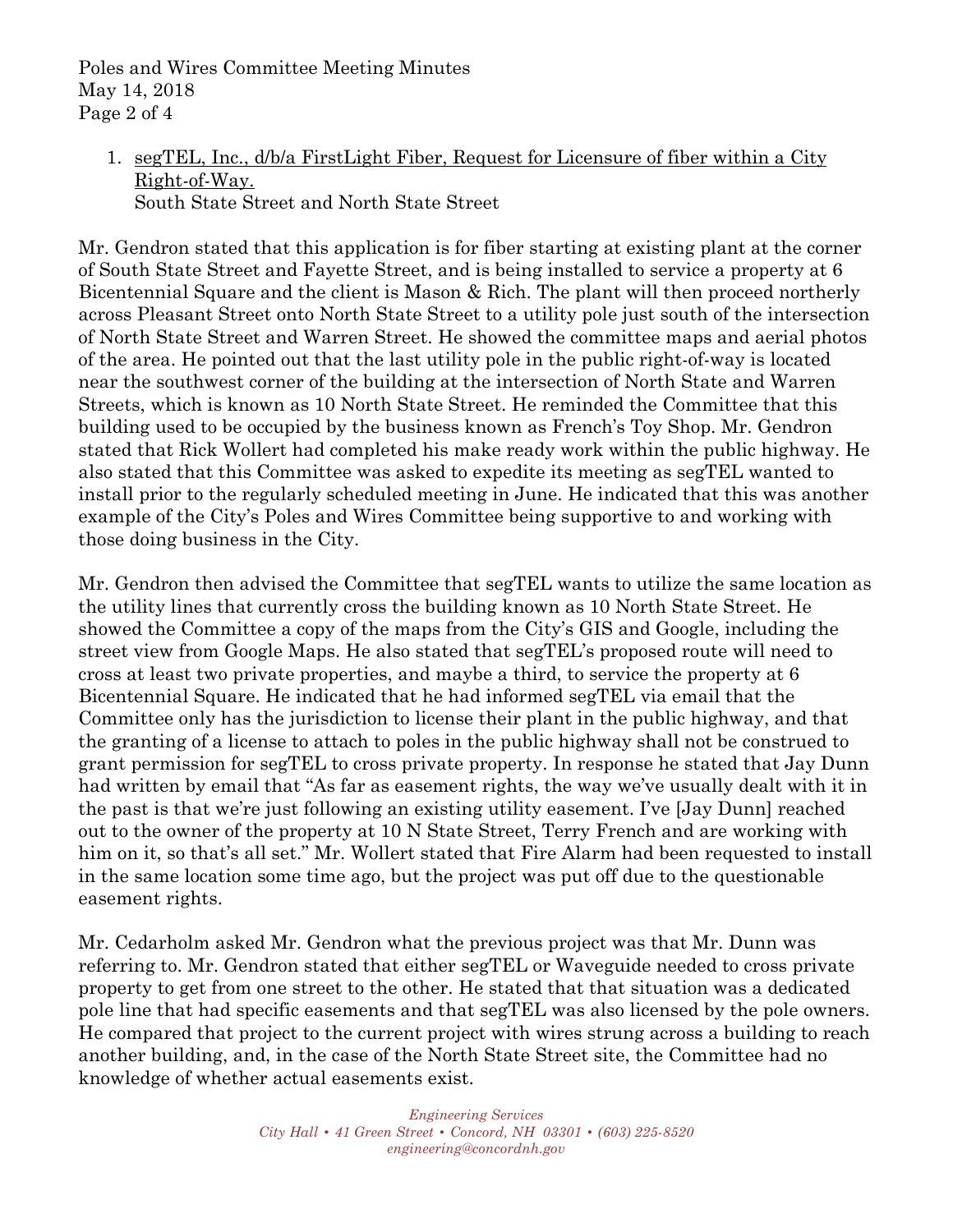Poles and Wires Committee Meeting Minutes May 14, 2018 Page 3 of 4

A brief discussion took place regarding easement rights for the wires to cross the building at 10 South State Street, whether there are deeds for the lines, or whether it might be a prescriptive easement. Mr. Gendron stated that no research was conducted by City staff to determine the extent of any easements across the property, or whether segTEL has the rights to cross the property.

Mr. Chesley asked whether there was an alternative route to Mason & Rich, such as installing in Warren Street and then on Odd Fellows Avenue, as opposed to crossing the building at 10 South State Street and whether segTEL had the rights to install. Mr. Gendron stated that he had not analyzed alternative routes. A brief discussion took place concerning the implications of issuing a license prior to knowing whether segTEL had permission to cross private property.

Ms. Shank made a motion to recommended approval of the application conditioned upon the applicant providing written authorization from every property owner involved, which states that permission is granted for the proposed work by segTEL over their property. Mr. Gendron stated that it appears that at least two properties need to be crossed, and maybe a third. Ms. Shank amended the condition to read that the application is conditioned upon the applicant providing written authorization from every property owner involved, which states that permission is granted for the proposed work by segTEL over their property, and the condition shall apply to every private property between the last pole in the public highway, pole number  $2A / 4$ , to the property of the proposed client, Mason & Rich. Seconded by Mr. Chesley. The license petition was approved subject to the condition.

2. segTEL, Inc., d/b/a FirstLight Fiber, Request for Licensure of fiber within a Private Right-of-Way. Dunbarton Road and Silk Farm Road

Mr. Gendron stated that this application is for the installation of fiber to service St. Paul's School. He stated that segTEL has existing plant along Hopkinton Road, and that they are extending westerly along Dunbarton Road and then southerly along Silk Farm Road.

Mr. Gendron stated that both Dunbarton Road and Silk Farm Road are privately maintained, therefore, the Committee does not need to license the application, however they will be recorded in the Poles and Wires records. He also stated that the total length of fiber will be added to the GIS system under the private road category, and the Assessing department will be made aware of it.

He stated that Mr. Wollert did not need to complete any make ready work and that segTEL was informed of the nature of the roads on May 4.